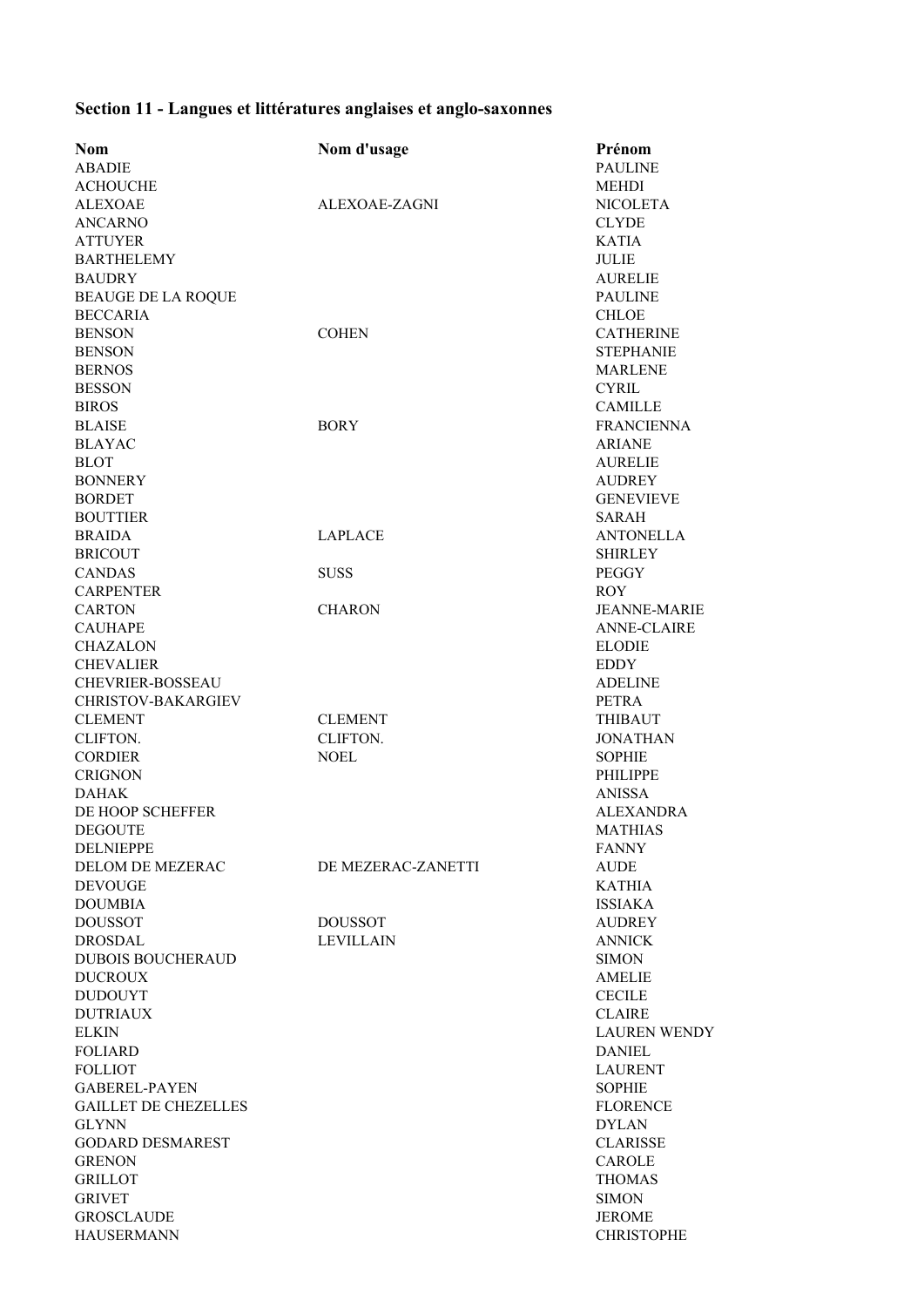| HEURTEBIZE            |                      | FREDERIC         |
|-----------------------|----------------------|------------------|
| <b>HINAULT</b>        |                      | <b>CATHERIN</b>  |
| <b>HUNTER</b>         |                      | <b>JULIE</b>     |
| <b>ICHE</b>           |                      | <b>VIRGINIE</b>  |
| <b>IVANOVA</b>        | <b>IVANOVA</b>       | <b>VELICHKA</b>  |
| <b>JANUS</b>          |                      | <b>ADRIENNE</b>  |
| <b>JOULIA</b>         |                      | <b>DANIELLE</b>  |
| <b>JOUVE</b>          | <b>JOUVE</b>         | <b>EMELINE</b>   |
| <b>KANTARBAEVA</b>    | <b>BILL</b>          | <b>IRINA</b>     |
| <b>KANTE</b>          |                      | <b>ISSA</b>      |
| <b>KOZUB</b>          | <b>MARY</b>          | <b>LATISHA</b>   |
| <b>KRAWCZAK</b>       |                      | <b>KAROLINA</b>  |
| <b>KROUBO DAGNINI</b> |                      | <b>JEREMIE</b>   |
| LABROUILLERE          |                      | <b>ISABELLE</b>  |
| <b>LAMOULIATTE</b>    | LAMOULIATTE-SCHMITT  | <b>HELENA</b>    |
| <b>LE MOUEL</b>       |                      | CAROLE           |
| <b>LECHEVALLIER</b>   | <b>PARENT</b>        | <b>HELOISE</b>   |
| <b>LESUEUR</b>        |                      | <b>CHRISTOPI</b> |
| <b>L'HOTE</b>         |                      | <b>EMILIE</b>    |
| <b>LOIZEAU</b>        |                      | <b>ERIC</b>      |
| <b>LOPOUKHINE</b>     |                      | JULIANA          |
| <b>LYCZBA</b>         |                      | <b>FABRICE</b>   |
| <b>LYSAGHT</b>        | <b>LYSAGHT</b>       | <b>RUTH</b>      |
| <b>MANRESA</b>        |                      | <b>CELINE</b>    |
| MARIN-LAMELLET        |                      | <b>ANNE-LISE</b> |
|                       |                      | <b>CAROLINE</b>  |
| <b>MARQUETTE</b>      |                      |                  |
| <b>MARTIN</b>         |                      | <b>LYDIA</b>     |
| <b>MARTIN</b>         |                      | <b>MARJOLAI</b>  |
| <b>MARTINEZ</b>       |                      | LOUIS-ANT        |
| <b>MARTINEZ</b>       | <b>MARTINEZ-RIOU</b> | SABRINA          |
| <b>MARTY</b>          |                      | <b>CHRISTOPH</b> |
| <b>MASSIP</b>         |                      | <b>NATHALIE</b>  |
| <b>MASUGA</b>         | <b>MASUGA</b>        | <b>KATY</b>      |
| <b>MATHIS</b>         |                      | <b>CHARLES-I</b> |
| MELYON-REINETTE       |                      | <b>STEPHANIE</b> |
| <b>MERLIN</b>         | <b>FAUCQUEZ</b>      | <b>ANNE-CLA</b>  |
| MEVEL                 |                      | <b>CAROLINE</b>  |
| <b>MILLER</b>         | <b>SCHUTZ</b>        | <b>CHANTAL</b>   |
| <b>MILLOT</b>         |                      | <b>AGNES</b>     |
| <b>MOK</b>            |                      | <b>NELLY</b>     |
| <b>MONTEFALCONE</b>   |                      | <b>BARBARA</b>   |
| <b>MOREAU</b>         |                      | PIERRE-VII       |
| <b>MULLER</b>         | <b>DELOUIS</b>       | <b>ANNE</b>      |
| <b>MULLER</b>         |                      | <b>PHILIPPE</b>  |
| NDONGO ONONO          |                      | <b>COME</b>      |
| NI CHIOSAIN           |                      | <b>BAIRBRE</b>   |
| <b>NOIRARD</b>        |                      | <b>STEPHANIE</b> |
| <b>NOONAN</b>         |                      | WILL             |
| NOWELL-SMITH          |                      | <b>DAVID</b>     |
| <b>OBIS</b>           |                      | <b>ELEONORE</b>  |
| <b>OLINGA</b>         |                      | <b>MICHEL</b>    |
| <b>OZDOWSKA</b>       |                      | <b>SYLWIA</b>    |
| <b>PACINI</b>         | PACINI-LEMAIRE       | PEGGY            |
|                       | <b>SALOMON</b>       |                  |
| <b>PARTRIDGE</b>      |                      | <b>JILL KAY</b>  |
| <b>PATOINE</b>        |                      | PIERRE-LO        |
| <b>PAVOT</b>          | <b>MIYAMOTO</b>      | <b>BENEDICTI</b> |
| <b>PAYARD</b>         | <b>DESSAINT</b>      | CHANTAL          |
| PERALDI               |                      | <b>SANDRINE</b>  |
| <b>PERRY</b>          |                      | <b>VERONIQU</b>  |
| <b>PLOTTIER</b>       |                      | <b>GAETANE</b>   |
| <b>POGOSSIAN</b>      | <b>MICHOUD</b>       | <b>TATIANA</b>   |
| <b>POLLENTIER</b>     |                      | <b>CAROLINE</b>  |

DANIELLE<br>JOUVE EMELINE MARY LATISHA LAMOULIATTE-SCHMITT HELENA MARTINEZ-RIOU SABRINA MASUGA KATY FAUCQUEZ ANNE-CLAIRE SCHUTZ CHANTAL DELOUIS ANNE PACINI-LEMAIRE PEGGY SALOMON JILL KAY MIYAMOTO BENEDICTE DESSAINT CHANTAL MICHOUD TATIANA

FREDERIC CATHERINE **VIRGINIE** IVANOVA IVANOVA VELICHKA **ADRIENNE** KAROLINA CAROLE CHRISTOPHE JULIANA ANNE-LISE **CAROLINE MARJOLAINE** LOUIS-ANTONY **CHRISTOPHE NATHALIE** CHARLES-FRANCOIS **STEPHANIE CAROLINE** PIERRE-VINCENT **STEPHANIE ELEONORE SYLWIA** PIERRE-LOUIS **SANDRINE VERONIQUE GAETANE**